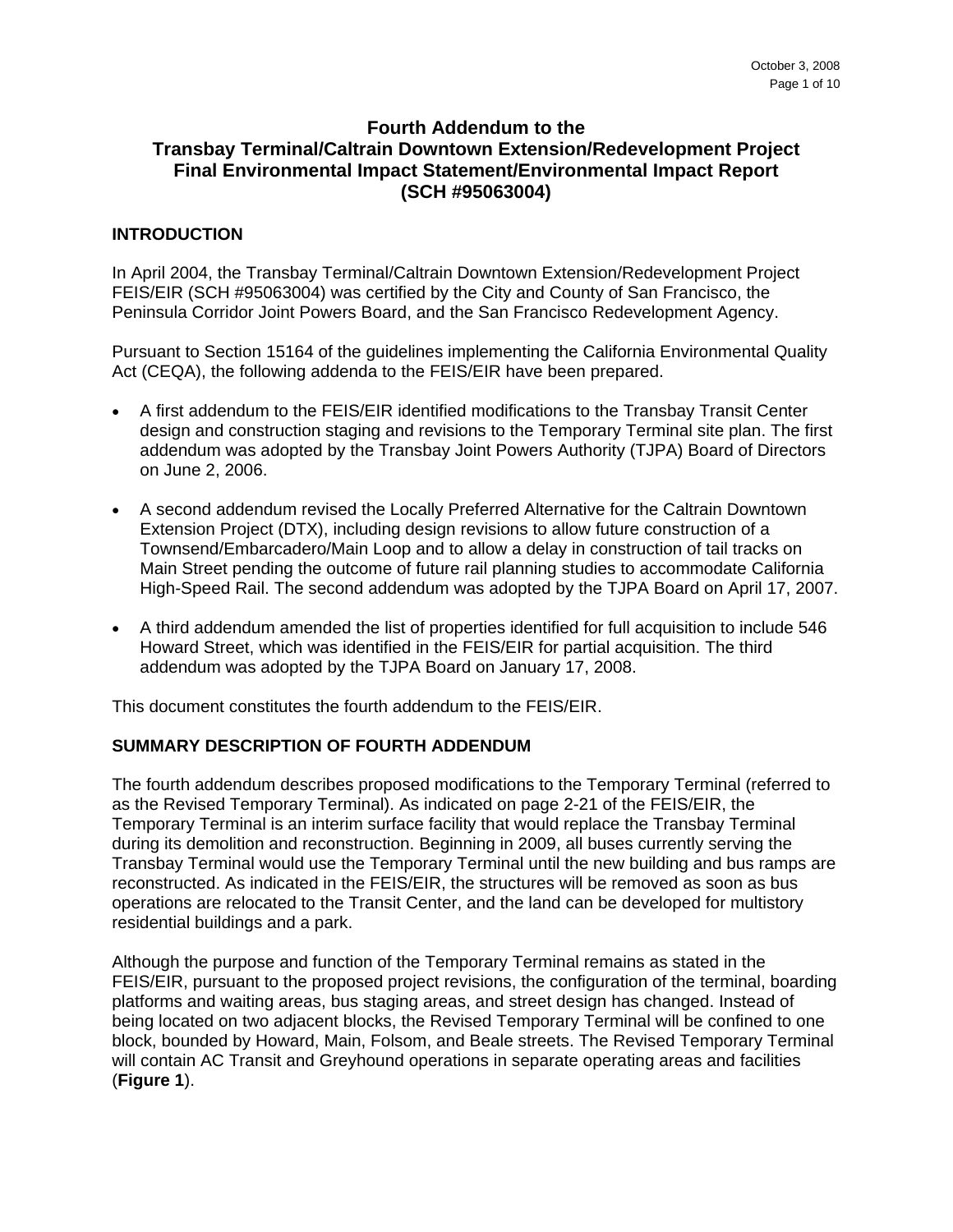The consolidated operation of buses onto one block requires the reconfiguration of the bus operating areas and circulation patterns described in the FEIS/EIR (pages 2-21 and 5-184). In the revised scenario, AC Transit uses a center boarding facility that contains a 1,030-squarefoot office building and a 700-square-foot security office in a landscaped plaza in the northern portion of the block. The temporary structures, which would be demolished when the Temporary Terminal ceases operation, have shallow foundations and minimal (14-foot) heights. The AC Transit area contains 18 bus bays, 17 designated for AC Transit and 1 for WestCAT. The bus bays are sheltered by overhead canopies. Appropriate signage, ticketing kiosks, transit information, bike racks, restrooms, and waste receptacles accompany the boarding areas. Newly established utility lines that serve the bus facilities connect with existing lines along and under the surrounding streets. A two-way circulation area for buses surrounds the center boarding facility. Three specially designated walkways connect the perimeter of the block with the center boarding facility. As indicated in the FEIS/EIR, all pedestrian access and passenger facilities meet the requirements of the Americans with Disabilities Act. Landscaping is included at key points along the block perimeter.

The south end of the block bordering Folsom Street contains Greyhound operating facilities including an 8,550–square-foot office structure with ticketing, waiting area, restroom, baggage, and trash facilities. Similar to the AC Transit facilities, the temporary structure has a low elevation (16 feet) and shallow foundations, and is serviced by utility lines extending from the street right-of-way. Greyhound uses 8 bus bays sheltered by 28-foot canvas canopies. An exclusive 190-foot-long passenger pick-up and drop-off lane is located in front of the Greyhound building off Folsom Street.

Access to the AC Transit and Greyhound boarding areas is provided mid-block along Beale Street (refer to **Figure 1**). All buses exit on Folsom Street on the east end of the block adjacent to a staging area for SamTrans buses. SamTrans also has staging areas along the north side of Folsom Street between Beale and Essex streets; these staging areas are shared with the Caltrans bike shuttle.

Boarding areas on the curbside of the surrounding blocks have also been modified from those described in the FEIS/EIR (page 2-21). In the revised scenario, SamTrans and Golden Gate Transit have separate staging areas on the east side of Main Street (refer to **Figure 1**). They share a boarding area, including a passenger shelter on the sidewalk, along Main near Howard Street. Across the street, Muni has a staging area and a boarding island that separates two lanes of northbound traffic from a bus lane on the west side of the street. Additional stops for Golden Gate Transit are located on the north side of Howard Street at Fremont Street and for Muni along Howard Street in front of the Temporary Terminal. Muni is also allotted stops along the east side of Main Street north of Howard Street and the west side of Beale Street, and a boarding island on Beale Street just south of Howard Street. Muni shares the west side of Beale Street with carpool pick-up. Paratransit services are designated along the south curb on Howard Street.

The proposed project revisions would add bus lanes on Howard Street (eastbound direction) and would modify bus lanes on Beale Street to allow travel in both southbound and northbound directions between Howard and Folsom streets. Immediately north of Howard Street, Beale Street is redesigned to accommodate two bus lanes on the east side of the street and one lane on the west side with traffic confined to the two center lanes. The reconfigured bus lanes facilitate bus turning movements onto Howard and circulation into the bus lane on Beale Street south of Howard Street.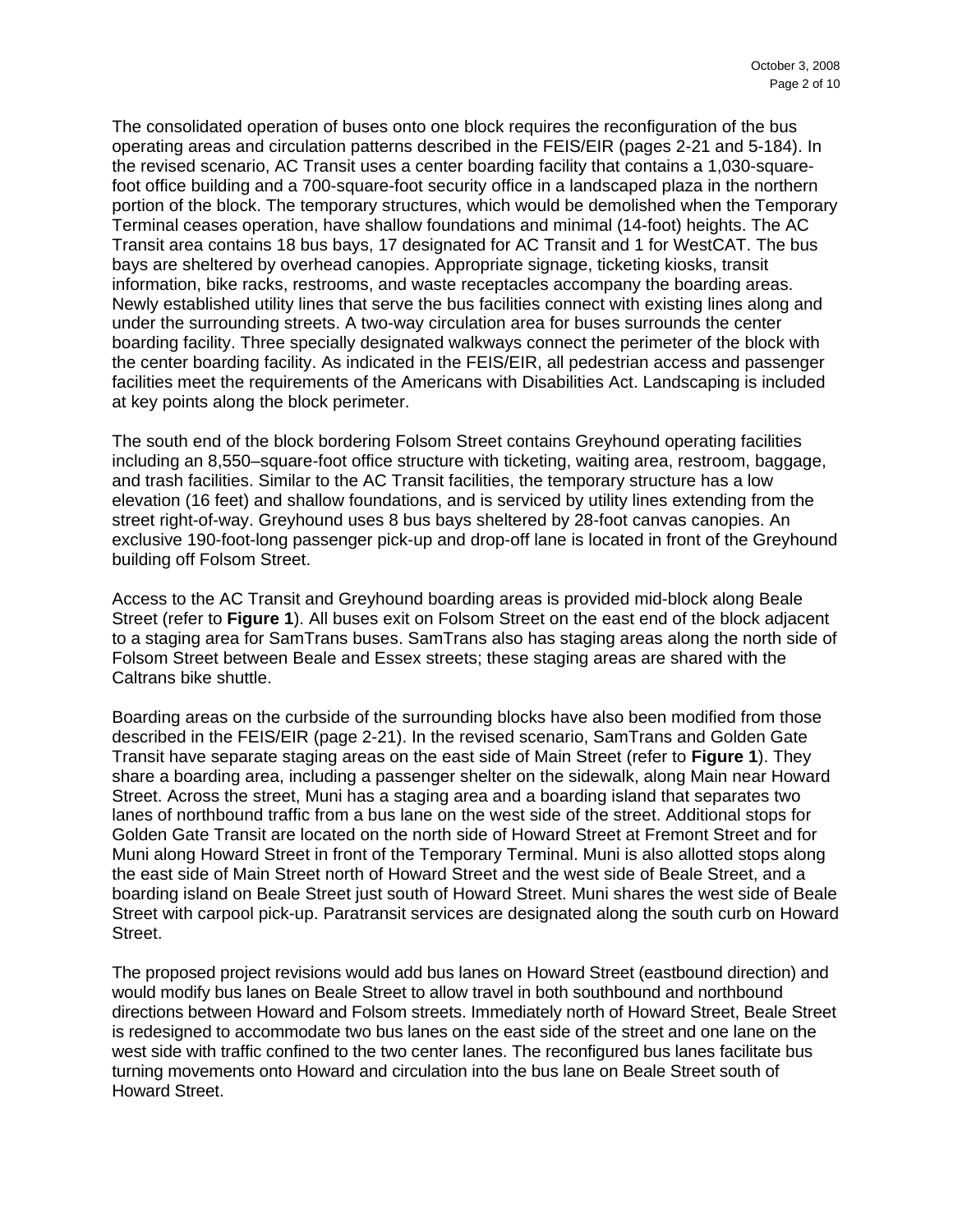As indicated in the FEIS/EIR (page 2-23), buses coming off the Bay Bridge use the Harrison Street off-ramp to access the Temporary Terminal via Fremont Street, Folsom Street, and the bus lane on the east side of Beale Street. Fremont Street south of Folsom Street includes a PM peak tow-away lane on the east side of the street to allow AC Transit bus staging. Additionally, Folsom Street has a left turn pocket for Golden Gate and SamTrans bus movements onto Fremont Street. For outbound buses traveling between the Temporary Terminal and the Bay Bridge, buses depart the terminal on Folsom Street and use the Folsom Street westbound bus lane to reach Essex Street. Along Essex Street, buses continue in the southbound bus lane to reach the Bay Bridge on-ramp (refer to **Figure 1**). Bus lanes operating against the flow of traffic on these streets are in designated contra-flow lanes.

Additional modifications in the revised scenario include a PM peak bus staging area for AC Transit in one eastbound lane of Folsom Street between Fremont and Beale streets, and signal modifications along Folsom Street at First, Fremont, Beale, and Main streets and along Howard at Beale and Main streets to facilitate bus movement. **Table 1** compares the street and bus travel lane modifications for the Temporary Terminal described in the FEIS/EIR with those in the revised scenario.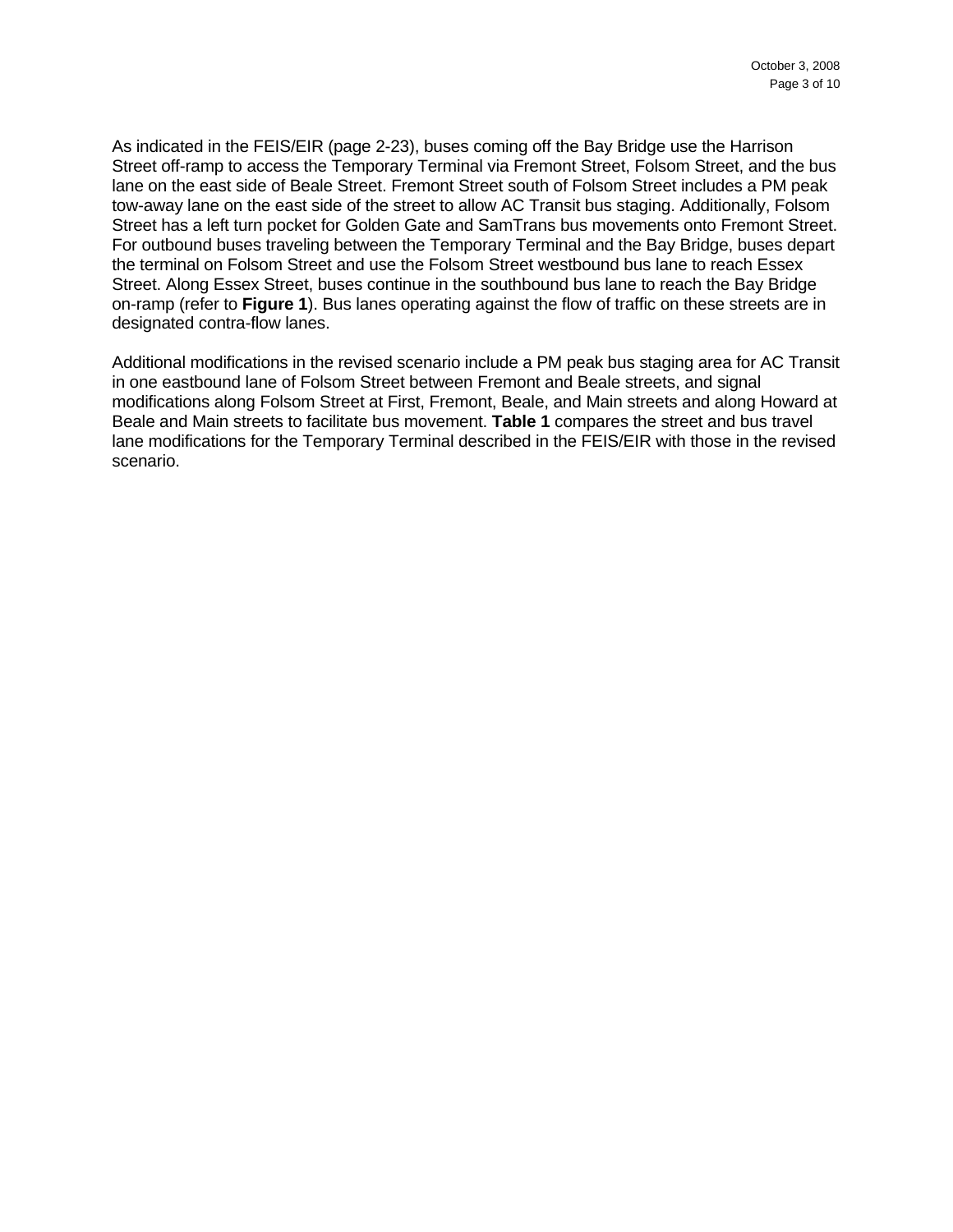| <b>Eastbound/Northbound</b><br>Revised Temporary Terminal (b)<br><b>Westbound/Southbound</b><br>(qsp(A) |
|---------------------------------------------------------------------------------------------------------|
|                                                                                                         |
|                                                                                                         |
| 1 wb Bus lane                                                                                           |
|                                                                                                         |
|                                                                                                         |
| →<br>wb Bus lane                                                                                        |
|                                                                                                         |
| ∸<br>wb Bus lane                                                                                        |
|                                                                                                         |
| 1 wb Bus lane                                                                                           |
|                                                                                                         |
| 2 wb MF lanes                                                                                           |
|                                                                                                         |
|                                                                                                         |
| 1 sb Bus lane                                                                                           |
| 2 sb MF lanes                                                                                           |
|                                                                                                         |
| 1 sb Bus left turn only lane                                                                            |
| ∸<br>sb Bus thru only lane                                                                              |
| 2 sb MF lanes                                                                                           |
| 1 sb MF right turn only lane                                                                            |
| 2 sb MF lanes                                                                                           |
| sb Bus lane                                                                                             |
|                                                                                                         |
|                                                                                                         |
| 2 sb MF lanes                                                                                           |
|                                                                                                         |
|                                                                                                         |
|                                                                                                         |
|                                                                                                         |

(b) Transportation Operations Report Transbay Terminal Temporary Terminal Project, March 2008

Notes:<br>(1) MF = Mixed-Flow — all vehicles permitted use of travel lane.<br>(2) Essex Street northbound lanes currently closed due to Caltrans work.<br>(3) On Beale Street lane changes south of mid-block between Mission and Howar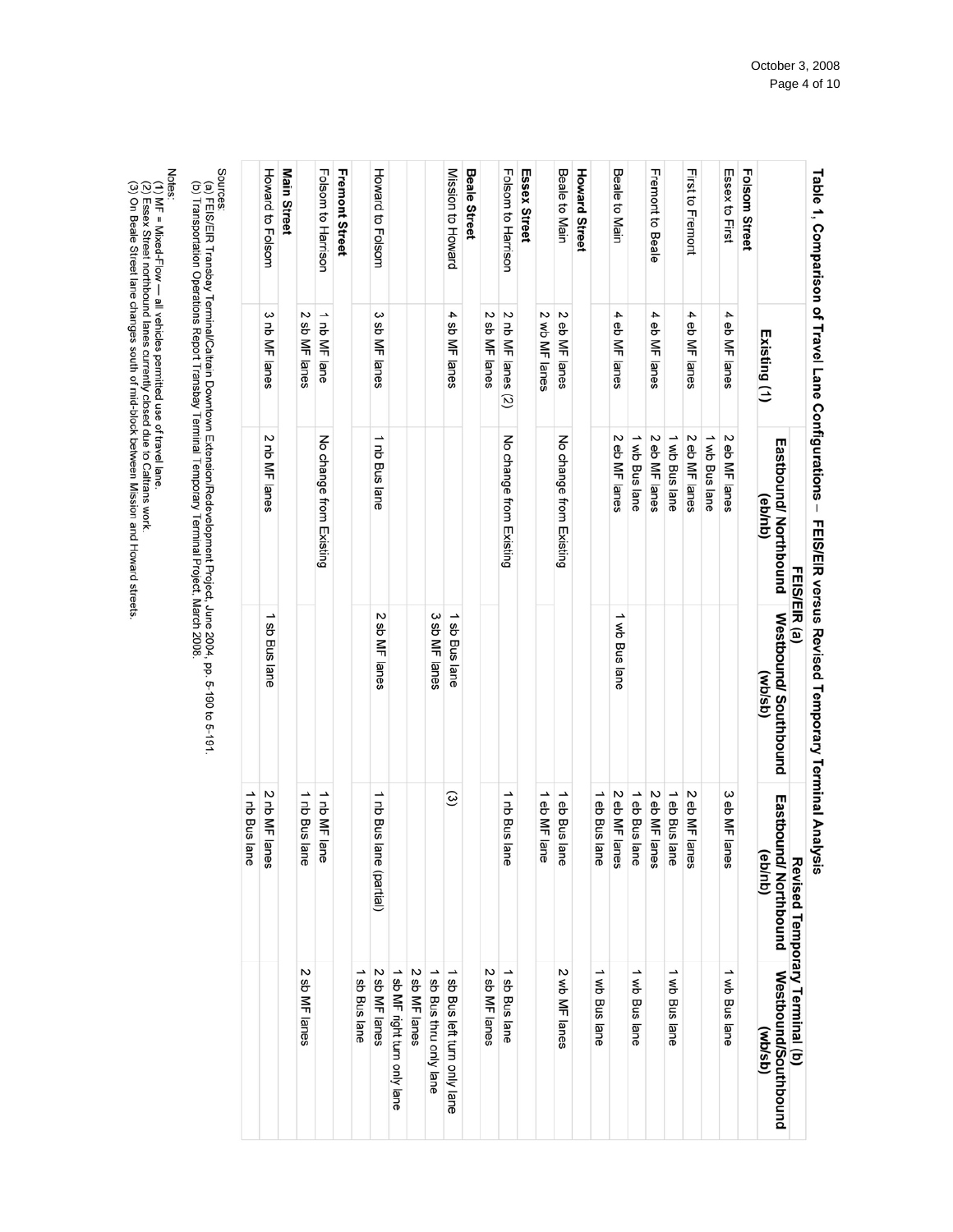#### **ENVIRONMENTAL ISSUES**

#### **Land Use, Wind, and Shadow**

The Revised Temporary Terminal provides the beneficial land use impacts described in the FEIS/EIR (pg. 5-2), including the intensification of land uses, the freeing of land for development, and enhanced pedestrian circulation. Confining the Temporary Terminal to one block rather than two allows earlier development of the unused block according to guidelines specified in the Redevelopment Plan (FEIS/EIR pg. 2-44), and included in the analysis of the Redevelopment Plan in Section 5.1.1.3 of the FEIS/EIR, pg 5-5.

Development of the block where the Temporary Terminal is located will occur as described in the Redevelopment Plan. The small, temporary structures housing AC Transit and Greyhound offices and passenger facilities are low-lying structures that would not alter the wind and shadow analysis in the FEIS/EIR (pg 5-13 and 5-18).

#### **Displacements and Relocations**

The acquisition of 272 Main Street to construct the Temporary Terminal would remain as indicated on pg 5-22 and 5-33 of the FEIS/EIR. No other properties would be acquired for the Temporary Terminal.

#### **Socio-economics**

The beneficial socio-economic impacts resulting from the increased activity and economic vitality generated by the project would remain as described in the FEIS/EIR (pg. 5-35).

#### **Community Facilities and Services/Safety and Security**

The Revised Temporary Terminal includes specially designated pedestrian walkways and lighting standards that enhance and integrate pedestrian circulation onto one block. The Safety and Security guidelines in the FEIS/EIR (pg. 5-122) remain applicable to the Terminal facilities constructed on one block. Consolidation of the Terminal facilities does not alter the findings in the FEIS/EIR that no additional staff or public service capacity is required to respond to emergencies in the area.

## **Parklands/Schools/Religious Institutions**

The Revised Temporary Terminal does not alter the finding in the FEIS/EIR (pg. 5-44 and 5-45) that no long-term adverse impact would occur to parks, schools, and religious institutions, as none of these types of facilities is located on or adjacent to the Temporary Terminal site. The parkland designated for the mid-block area of the site in the Redevelopment Plan would be constructed after bus operations are moved to the Transit Center and development of the block occurs.

## **Air Quality**

The consolidation of Temporary Terminal facilities onto one block is not expected to alter the mode split of regional vehicle-miles traveled as forecasted in the FEIS/EIR (pg. 5-54). As a result, the air quality benefits identified in the FEIS/EIR occur for the Revised Temporary Terminal as well. Temporary Terminal construction activities that generate dust or construction equipment emissions are reduced to a less-than-significant level employing the mitigations described in the FEIS/EIR.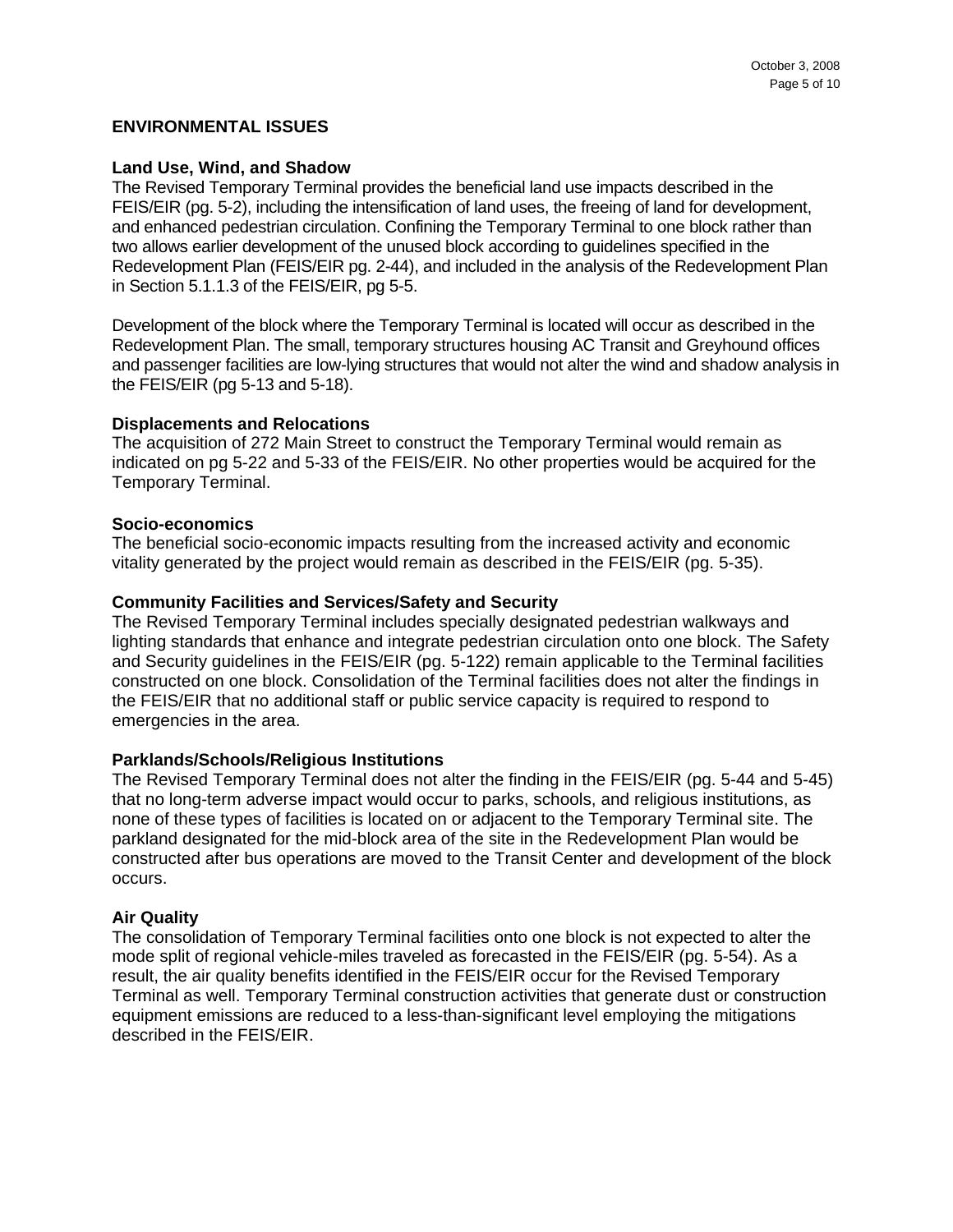## **Noise and Vibration**

The FEIS/EIR (pg. 5-74) found no long-term adverse noise impacts associated with the Transbay Transit Center or bus operations, including the Temporary Terminal. This conclusion remains unchanged for the Revised Temporary Terminal because there are no changes in the location or nature of Temporary Terminal operations. Noise and vibration impacts generated by construction activities are reduced by the mitigation measures identified in the FEIS/EIR.

## **Geology and Seismology**

The low-lying temporary structures on the Temporary Terminal site are designed according to the San Francisco Building Codes that make construction of these facilities effective in minimizing risk from earthquakes and geologic conditions. As a result, no seismic or geologic impacts associated with the construction and operation of the Revised Temporary Terminal are expected.

#### **Water Resources and Floodplains**

No long-term adverse impacts on water resources and floodplains were identified in the FEIS/EIR. Consolidating the Temporary Terminal onto one block does not change the risk of impact to water resources or floodplains from that described in the FEIS/EIR (pg. 5-80).

#### **Utilities and Energy**

The Revised Temporary Terminal would be served by connecting to existing utility lines that traverse the perimeter of the site. Fewer connections are required to serve the terminal on one block instead of two. However, the reduction in utility service connections, relative to the entire project, is negligible and does not alter the need for new utility service connections or energy use as indicated in the FEIS/EIR (pg. 5-81 and 5-126). As a result, the findings on utilities and energy in the FEIS/EIR are the same for the Revised Temporary Terminal, including no substantial increase in the demand for energy or water by the project.

#### **Historic and Cultural Resources**

The construction of the Revised Temporary Terminal may uncover archaeological resources. The consolidated footprint confines the possible discovery of artifacts to one block rather than two. The same procedures for recovery identified in the FEIS/EIR (pg. 5-86 to 5-89) apply to the Revised Temporary Terminal. In addition, the Revised Temporary Terminal, like the originally approved plan for the Temporary Terminal, would continue to require removal of the loop bus ramp leading into the existing Transbay Terminal. The bus ramp is designated as a National Historic Resource and, as indicated in the FEIS/EIR (pg.5-90), its removal is considered an adverse impact.

#### **Hazardous Materials**

If hazardous materials are encountered during construction of the Revised Temporary Terminal, they will be handled as indicated in the FEIS/EIR (pg. 5-111), i.e., in conformance with California Occupational Safety and Health Administration and local ordinance procedures. The potential to encounter hazardous materials is slightly reduced by the consolidated footprint of the Revised Temporary Terminal.

#### **Visual and Aesthetic**

The Revised Temporary Terminal incorporates landscape treatments on the AC Transit center area and around the perimeter of the block along the pedestrian realm, which is a beneficial impact. The low-lying structures, less than 18 feet tall, are confined to one block and do not alter the visual context produced by the towering buildings surrounding the site. As stated in the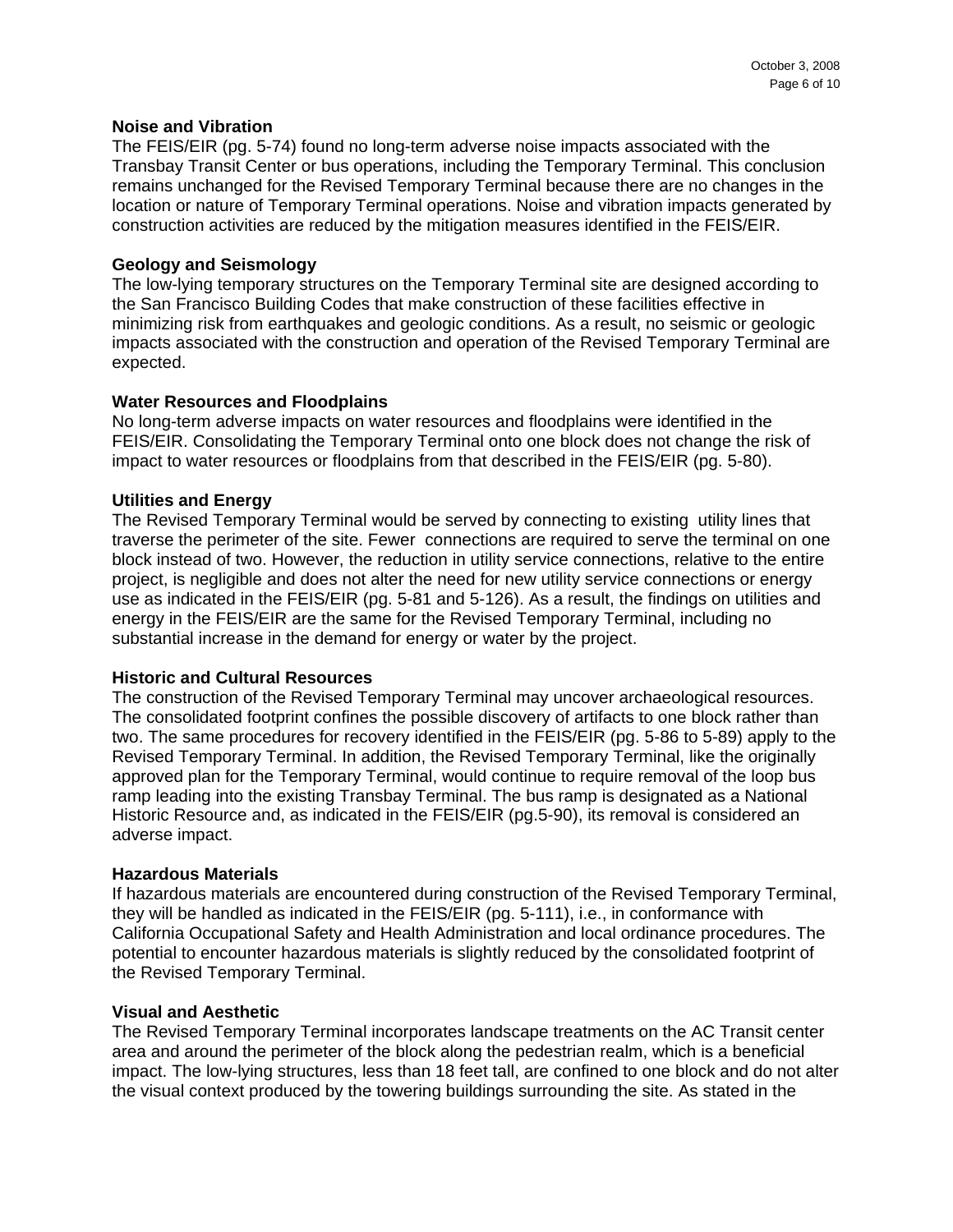summary of this addendum and in the FEIS/EIR, the structures will be removed as soon as bus operations are relocated to the Transit Center, and the land can be developed for multistory residential buildings and a park.

# **Transportation**

# *Traffic*

**Temporary Terminal in the FEIS/EIR.** The FEIS/EIR analyzed the impacts of Temporary Terminal operations at seven study intersections (Folsom/Main, Folsom/Beale, Folsom/Fremont, Folsom/First, Folsom/Essex, Harrison/Fremont, and Harrison/Essex). The operations of these intersections were analyzed for weekday PM peak hour conditions for 2006, the year that the Temporary Terminal was anticipated to begin operations. The operating conditions were analyzed without and with the Temporary Terminal. The San Francisco Planning Department examines the level of service (LOS) to determine impact. If intersections operate at LOS E or F (representing adverse traffic operations), additional analysis of the volume contribution of the project compared with cumulative traffic volumes without the project is conducted to determine whether the project would contribute considerably to the cumulative traffic increase (FEIS/EIR, pg. 5-140).

The analysis was conducted using a VISSUM micro-simulation traffic operations model. The analysis indicated that without and with the terminal, two intersections (**Folsom/First** and **Harrison/Essex**) would operate at unacceptable level of service (LOS) conditions (i.e., LOS E or LOS F). The contribution of the Temporary Terminal to the poor operating conditions at these intersections was determined to be less-than-significant; therefore, Temporary Terminal operations were determined to not result in any significant traffic impacts.

**Revised Temporary Terminal**. The operation of the Revised Temporary Terminal and the potential impact to adjacent streets associated with lane configuration to provide exclusive bus lanes between the Temporary Terminal and the Bay Bridge was analyzed using a VISSUM micro-simulation traffic operations model (Fehr and Peers, Transbay Terminal – Temporary Terminal Transportation Operations Report, March 2008). The model analyzed weekday PM peak hour conditions at 25 study intersections in the vicinity of the Temporary Terminal. Table 2 presents the analysis of 11 critical intersections, including a comparison of the weekday PM peak hour LOS at seven intersections studied in the FEIS/EIR and also analyzed for the Revised Temporary Terminal. Four additional intersections that are expected to operate at LOS E under the revised scenario are also included.

The intersections of Folsom/Main, Folsom/Beale, Folsom/Fremont, and Harrison/Fremont would operate at LOS D or better with the Revised Temporary Terminal.

Operations at the intersections of Howard/Beale and Folsom/Essex with the reconfiguration of roadways and Revised Temporary Terminal operations would improve from LOS E conditions without the terminal to LOS D conditions with the terminal. As a result, the Revised Temporary Terminal would not result in project-specific impacts to traffic operations at these six intersections.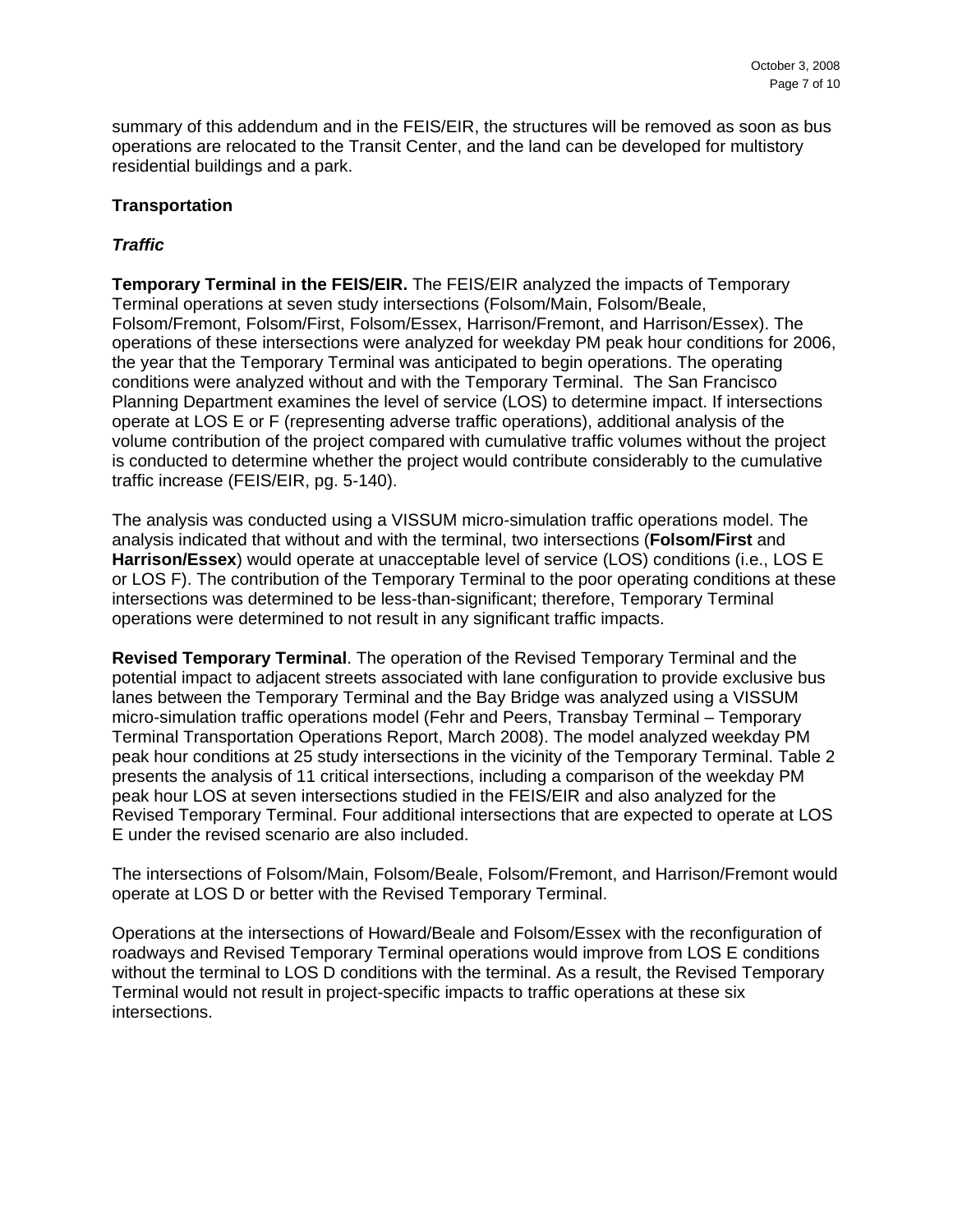| Source<br>(3) Transportation Operations Report Transbay Terminal Temporary Terminal Project, March 2008<br>.27 HEIOH STARD A Preminished A Colomn Handown Datansion/Redevelopment Project, June 2004, Jule 12.1-1<br>(1) FEIS/EIR Transbay Terminal/Caltrain Downtown Extension/Redevelopment Project, June 2004, Table 3.2-1 |                                                                                                                                                             | Harrison/Second | Harrison/Essex              | Harrison/First | Harrison/Fremont | <b>Folsom/Essex</b> | <b>Folsom/First</b>         | <b>Folsom/Fremont</b> | Folsom/Beale | Folsom/Main | Howard/First | Howard/Beale |                      | Intersection                           |                         |  |  |
|-------------------------------------------------------------------------------------------------------------------------------------------------------------------------------------------------------------------------------------------------------------------------------------------------------------------------------|-------------------------------------------------------------------------------------------------------------------------------------------------------------|-----------------|-----------------------------|----------------|------------------|---------------------|-----------------------------|-----------------------|--------------|-------------|--------------|--------------|----------------------|----------------------------------------|-------------------------|--|--|
|                                                                                                                                                                                                                                                                                                                               |                                                                                                                                                             | т               | ᆔ                           | ᆩ              | ヮ                |                     | ╖                           | ᡂ                     | ᡂ            | ᡂ           | ヮ            | C            | 2001                 | Existing (1)                           |                         |  |  |
|                                                                                                                                                                                                                                                                                                                               | LOS (delay in seconds per vehicle), BOLD letters represent intersections operating at LOS E and LOS F, City significance criteria for congested conditions. |                 | ᆩ                           |                | ω                |                     | ᆩ                           | ω                     | ω            | ᡂ           |              |              | 2006                 |                                        | <b>FEIS/EIR</b>         |  |  |
|                                                                                                                                                                                                                                                                                                                               |                                                                                                                                                             |                 | ᆩ                           |                | ω                | റ                   | ᆩ                           | ω                     | ᢍ            | O           |              |              | with Terminal        | EIR Temporary Terminal (2)             |                         |  |  |
|                                                                                                                                                                                                                                                                                                                               |                                                                                                                                                             | E(76)           | E(70)                       | E(64)          | Ō                | m                   | E(59)                       | ω                     | ω            | ω           | E(70)        | m            | 2007                 |                                        |                         |  |  |
|                                                                                                                                                                                                                                                                                                                               |                                                                                                                                                             | (76)            | E (77)                      | E (63          | ヮ                | ヮ                   | E(64)                       | C                     | ᡂ            | ⋗           | E(70)        | O            | with 1<br>Terminal   | Temporary Terminal (3)<br>2007 Revised |                         |  |  |
|                                                                                                                                                                                                                                                                                                                               |                                                                                                                                                             | no impact       | no significant contribution | no impact      | no impact        | no impact           | no significant contribution | no impact             | no impact    | no impact   | no impact    | no impact    | Impact Determination | <b>Iemporary Terminal</b>              | FEIS/EIR versus Revised |  |  |

Table 2, Comparison of Intersection LOS Weekday PM Peak Hour Conditions - FEIS/EIR versus Revised Temporary Terminal Analysis

# October 3, 2008 Page 8 of 10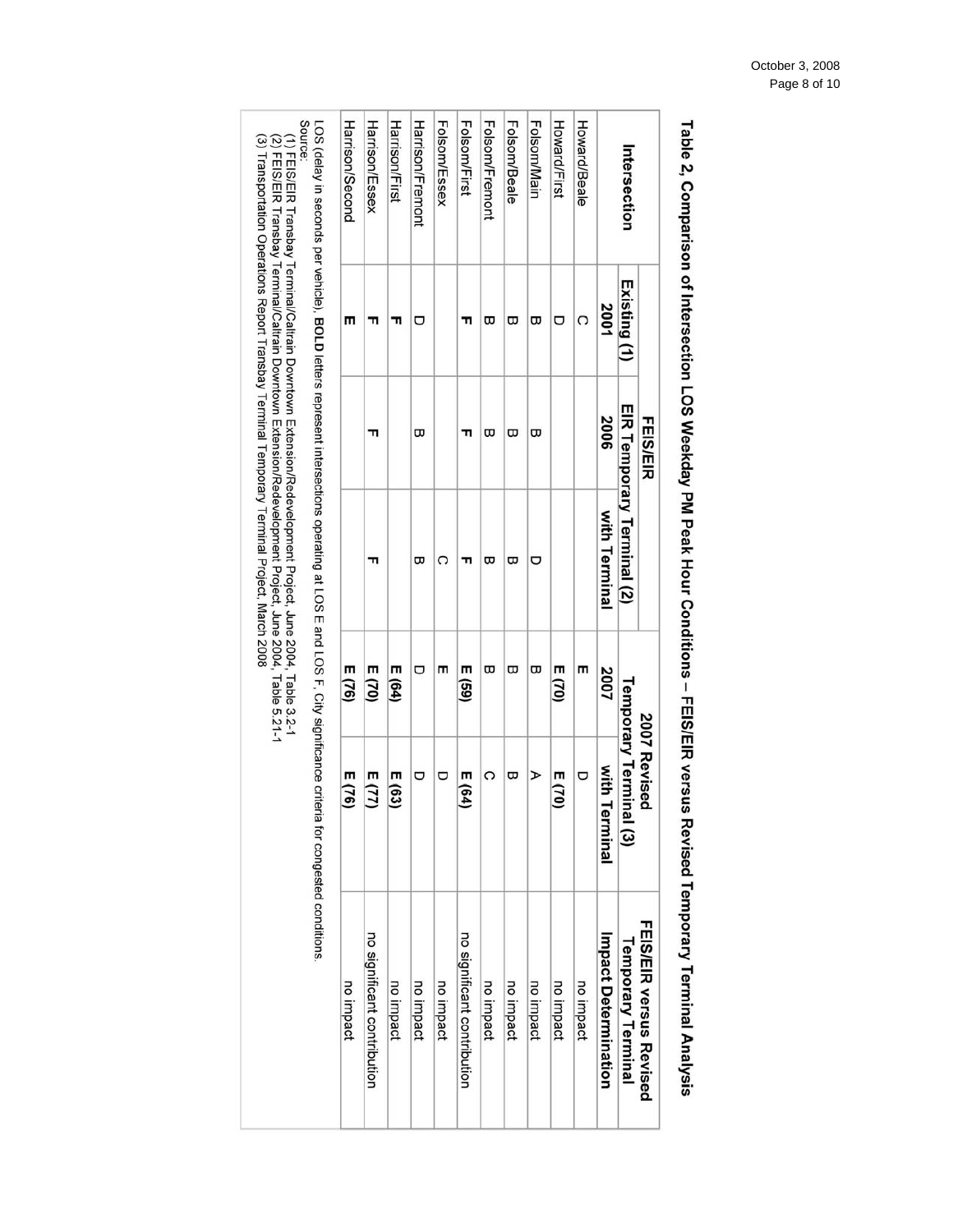Under the revised scenario, the intersections of Howard/First, Harrison/First, and Harrison/Second would operate at LOS E conditions both without and with the Revised Temporary Terminal. As a result, the contribution of the Revised Temporary Terminal to the LOS E operating conditions would not be considered significant, and the Revised Temporary Terminal would not result in any project-specific impacts to intersection operations.

The intersections of Folsom/First and Harrison/Essex would also operate at LOS E conditions both without and with the Revised Temporary Terminal.

- At the intersection of Folsom/First, the traffic volume served under both without and with the Revised Temporary Terminal would be less than the existing demand; however, the volumes served would be similar for both conditions (within 1 percent of the total volume served).
- At the intersection of Harrison/Essex, under existing conditions (without the Temporary Terminal), the volume served in the VISSUM microsimulation model is more than the demand. The volume served under existing conditions would be less than without the terminal volume served, but very close to the existing demand (within 2 percent of the total intersection demand volumes).

An examination of the traffic volumes at the intersections of Folsom/First and Harrison/Essex, without and with the Revised Temporary Terminal, indicates that the difference in volume between operations without the terminal and operations with the terminal would be minimal, would not change the LOS, and would be within the daily variation in traffic volumes. Therefore, the project contribution to the LOS E conditions would not be considered significant, and the Revised Temporary Terminal would not result in any project-specific impacts to vehicle operations at these intersections.

## *Transit*

The study of bus operations along the streets surrounding the terminal and within the terminal using a VISSUM micro-simulation traffic operations model concludes that the Revised Temporary Terminal traffic and bus lane configuration and consolidation of passenger boarding and waiting facilities does not impede bus operations (Fehr and Peers, March 2008). The terminal would accommodate the existing service levels provided in the existing Transbay Terminal. Sufficient capacity exists to accommodate peak period staging and the boarding of buses, although occasional delays may occur for buses that must wait for space to become available in the boarding area.

## *Pedestrian*

The pedestrian environment at the Revised Temporary Terminal site will be enhanced by designated walkways connecting the perimeter of the block with the center boarding facilities. Landscaping and redesigned sidewalks will also improve the pedestrian realm. Consolidating transit operations onto one block will provide pedestrians moving between bus boarding areas with a safer and more conducive environment for accessing transit, a beneficial impact.

## *Parking*

As indicated in the FEIS/EIR, curbside parking would be removed around the perimeter of the Temporary Terminal. The removal of curbside parking would not change under the revised scenario. As the FEIS/EIR concluded, the minor reduction in the downtown parking supply is not considered a significant impact under the City's applicable transportation policies.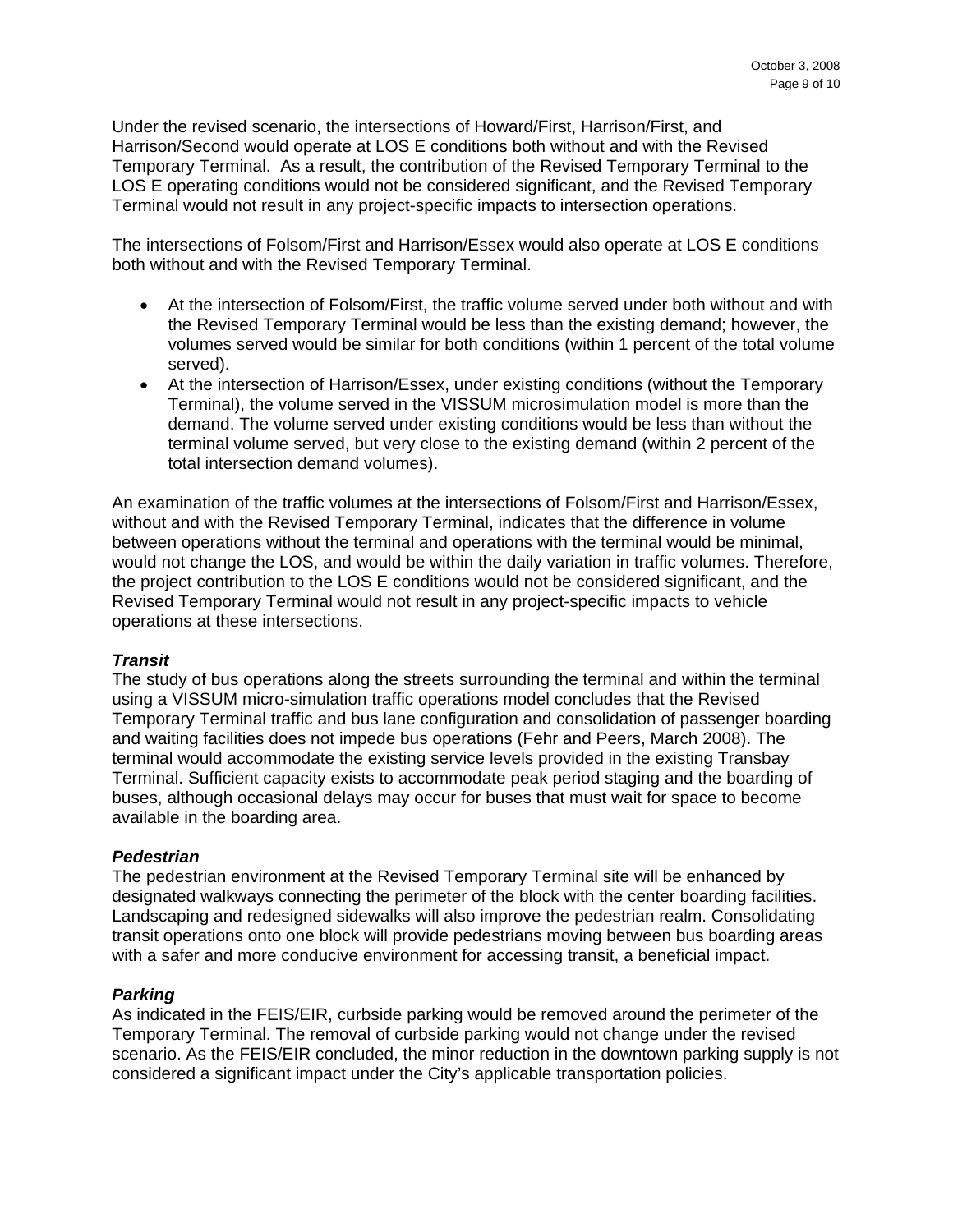In summary, the reconfiguration of the street system to support the Revised Temporary Terminal conditions and the Temporary Terminal bus operations would not result in significant traffic, transit, pedestrian, or parking impacts.

# **ENVIRONMENTAL FINDINGS**

Based on the above information and analysis, the proposed revisions to the Temporary Terminal will not trigger the need for subsequent environmental review pursuant to Public Resources Code Section 21166 and Section 15162 of the CEQA guidelines. The proposed changes to the Temporary Terminal described in this addendum would not change the magnitude of the environmental impacts disclosed in the FEIS/EIR, but would provide the following environmental benefits.

- Reduced area required for Temporary Terminal operations and the availability of the unused portion of the site for planned development to support the financing of the project earlier than envisioned in the FEIS/EIR
- Reduced risk of uncovering hazardous materials or archaeological artifacts during construction of the Temporary Terminal, due to the consolidation of bus operation to one instead of two blocks
- Reduced utilities and public service infrastructure to support Temporary Terminal operation
- Improved bus circulation and access to the Bay Bridge through additional bus lanes and bi-directional lanes to facilitate bus movement to and from the Bay Bridge ramps
- Improved intersection operation from LOS E conditions without the Temporary Terminal to LOS D conditions with the Temporary Terminal at the intersections of Howard/Beale and Folsom/Essex, due to the reconfiguration of roadways and consolidation of bus operations
- Improved pedestrian realm created by designated and well-lighted walkways, landscaped and redesigned sidewalk areas, and more safe and convenient transfers between bus boarding areas
- Improved waiting areas and public facilities at the AC Transit and Greyhound boarding areas

The revisions to the Temporary Terminal described in this addendum would not require major revisions to the FEIS/EIR due to new or substantially increased significant environmental effects. Furthermore, there have been no substantial changes with respect to the circumstances under which these modifications would be undertaken that would require major revisions of the FEIS/EIR due to new or substantially increased significant environmental effects; and there has been no discovery of new information of substantial importance that would trigger or require major revisions to the FEIS/EIR due to new or substantially increased significant environmental effects. Therefore, no subsequent or supplemental environmental impact report is required prior to approval of the revisions to the Temporary Terminal configuration and design as described in this addendum.